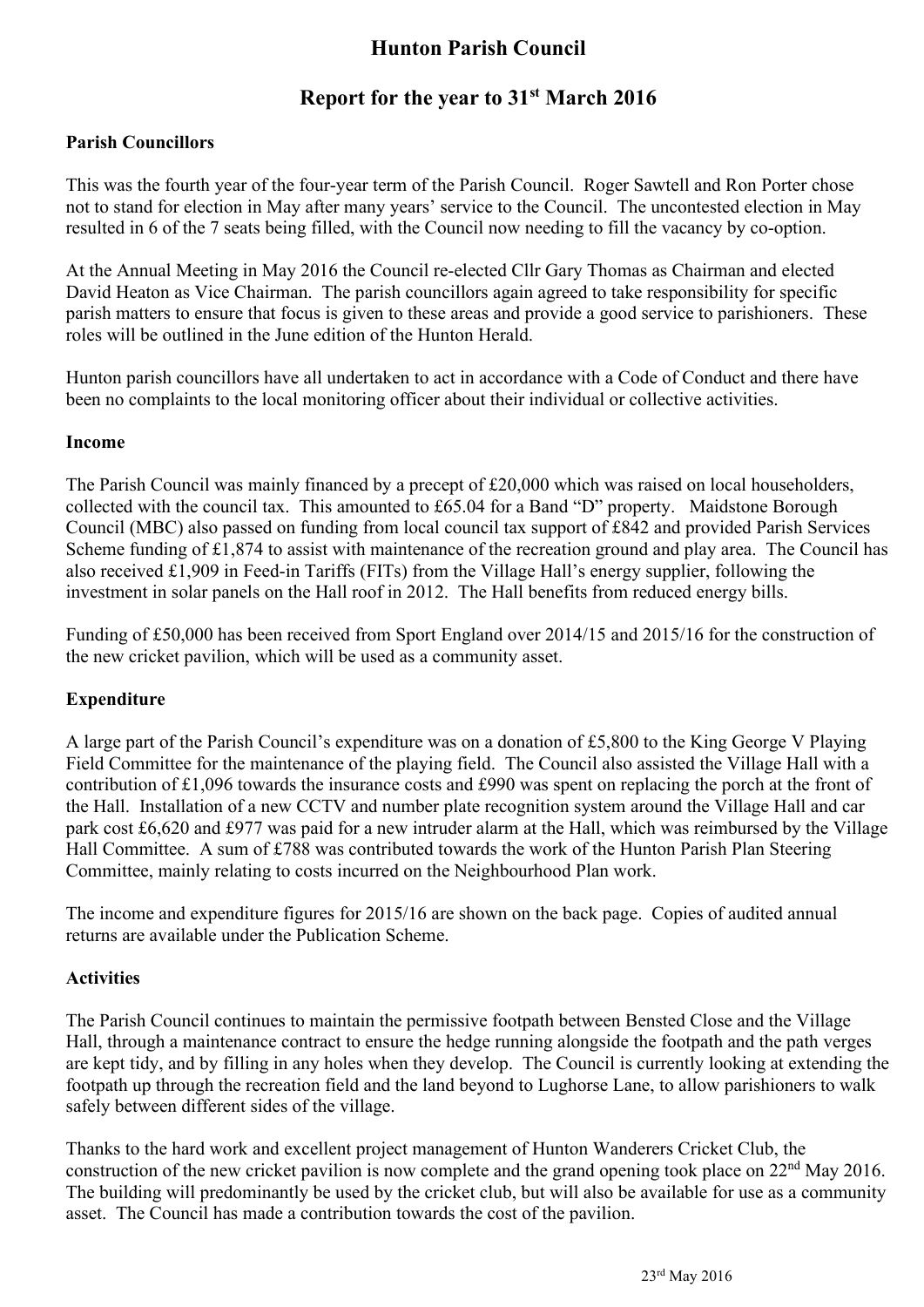The Council has been working hard with KCC Highways to ensure action is taken on a number of local highways issues. Kerbing has been installed along West Street from the Village Hall towards Lughorse Lane and the bottom part of East Street has been resurfaced. The bus stop on the East Street/West Street junction has been moved a little further along West Street to the green, which is much safer for the school children and others who use the buses. In addition, pot holes and eroded verges have been reported to KCC Highways when necessary.

Members of the Council have joined the Yalding Flood Group which, as a larger group covering several parishes, is able to add weight to responses to proposals from the Environment Agency (EA) and liaison with the EA in general. The Council has also worked with MBC and the community locally to ensure that ditch clearance and localised flooding of the highways is dealt with appropriately.

The Council agreed to contribute £1,000 towards the running costs of the Village Hall following agreement that certain village events and activities should take place at no charge, and with priority over private hires. The Council also paid for a new porch at the front of the Hall. The Council purchased an outside cabinet to house a defibrillator, which the Pre-School obtained using grant funding. It will be fitted to the outside of the Village Hall within the next month.

The Council provided funding support for the Hunton Parish Plan Steering Committee towards communications with parishioners, predominantly used for the Neighbourhood Plan work carried out during the last year.

The Speedwatch equipment bought by the Council in 2013 is being used regularly by the Hunton Speedwatch team, with reports being made to the police where necessary.

#### **Planning**

The Council was consulted on 21 planning applications during the year. The Council meets when required to consider new planning applications and details of these meetings can be found on the notice boards and website or by contacting the Clerk. In considering its views on planning applications, the Council continues to put forward recommendations that it feels best represent the interests of local parishioners.

The Council has provided comments on the MBC Draft Local Plan in its various forms, as well as responding to numerous other consultations.

## **Meetings**

The Council meets bi-monthly at the Village Hall, usually on the third Tuesday of January, March, May, July, September and November and parishioners are welcome to attend. Parishioners are given an opportunity to raise matters at the start of every meeting.

Extracts of minutes of meetings are reported in the Hunton Herald and can be viewed in full on the website at www.hunton.org.uk. The Council also has a Publication Scheme required under the Freedom of Information Act 2000, whereby copies of particular Council documentation are available upon request.

#### **Contacts**

Councillors or the Clerk can be contacted directly when more urgent issues arise. Contact details appear on the village notice boards, in the Hunton Herald and on the website at www.hunton.org.uk.

| Councillors: | Cllr Gary Thomas (Chairman) | 01622 820691 |
|--------------|-----------------------------|--------------|
|              | Cllr David Heaton           | 01622 820678 |
|              | <b>Cllr Tony Stanbridge</b> | 01622 820721 |
|              | Cllr Steve Wyles            | 01622 820403 |
|              | <b>Cllr Annette Trought</b> | 01622 820448 |
|              | Cllr Jonny Goddard          | 01622 820096 |
| Clerk:       | Mrs Sharon Goodwin          | 01622 681238 |